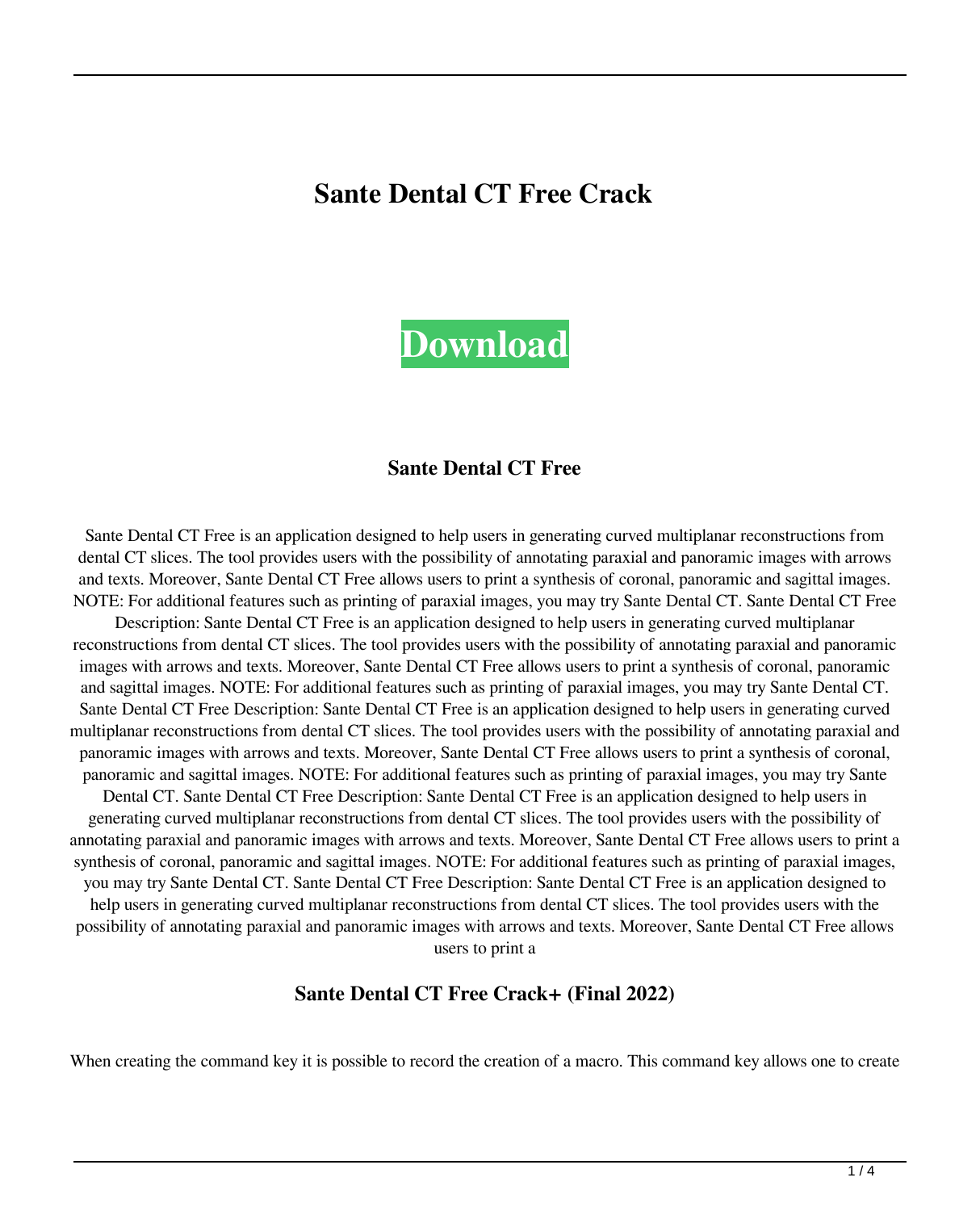a macro which is automatically repeated as desired. For further information go to the [Help] [/Help] page. KEYMACRO Usage: - The string which will be added as macro to the command key when it is created. [R] - The function of the recording macro - To execute the commands from the command key which contains the macro. Parameters: - The name of the macro which is created. - The default settings which are entered in the command key when the macro is created. Example: KEYMACRO "Sante Dental CT Free" R KeyEnterMacro - Enter the Macro Name. The name of the macro which is created. Example: KeyEnterMacro Results: Macro has been created successfully and its name is: 'Sante Dental CT Free'. Click on OK to continue or Cancel to stop. Example: KeyEnterMacro Macro has been created successfully and its name is: 'Sante Dental CT Free'. Click on OK to continue or Cancel to stop. Example: KeyEnterMacro Macro has been created successfully and its name is: 'Sante Dental CT Free'. Click on OK to continue or Cancel to stop. [S] - The function of the exit macro - To exit from the macro. Example: KeyEnterMacro Macro has been created successfully and its name is: 'Sante Dental CT Free'. Click on OK to continue or Cancel to stop. KeyEnterMacro Macro has been created successfully and its name is: 'Sante Dental CT Free'. Click on OK to continue or Cancel to stop. Example: KeyEnterMacro Macro has been created successfully and its name is: 'Sante Dental CT Free'. Click on OK to continue or Cancel to stop. KeyEnterMacro Macro has been created successfully and its name is: 'Sante Dental CT Free'. Click on OK to continue or Cancel to stop. [I] - The function of the info macro - To get information about the macros which are active. Parameters: - The macro name which is active in the current session. Examples 81e310abbf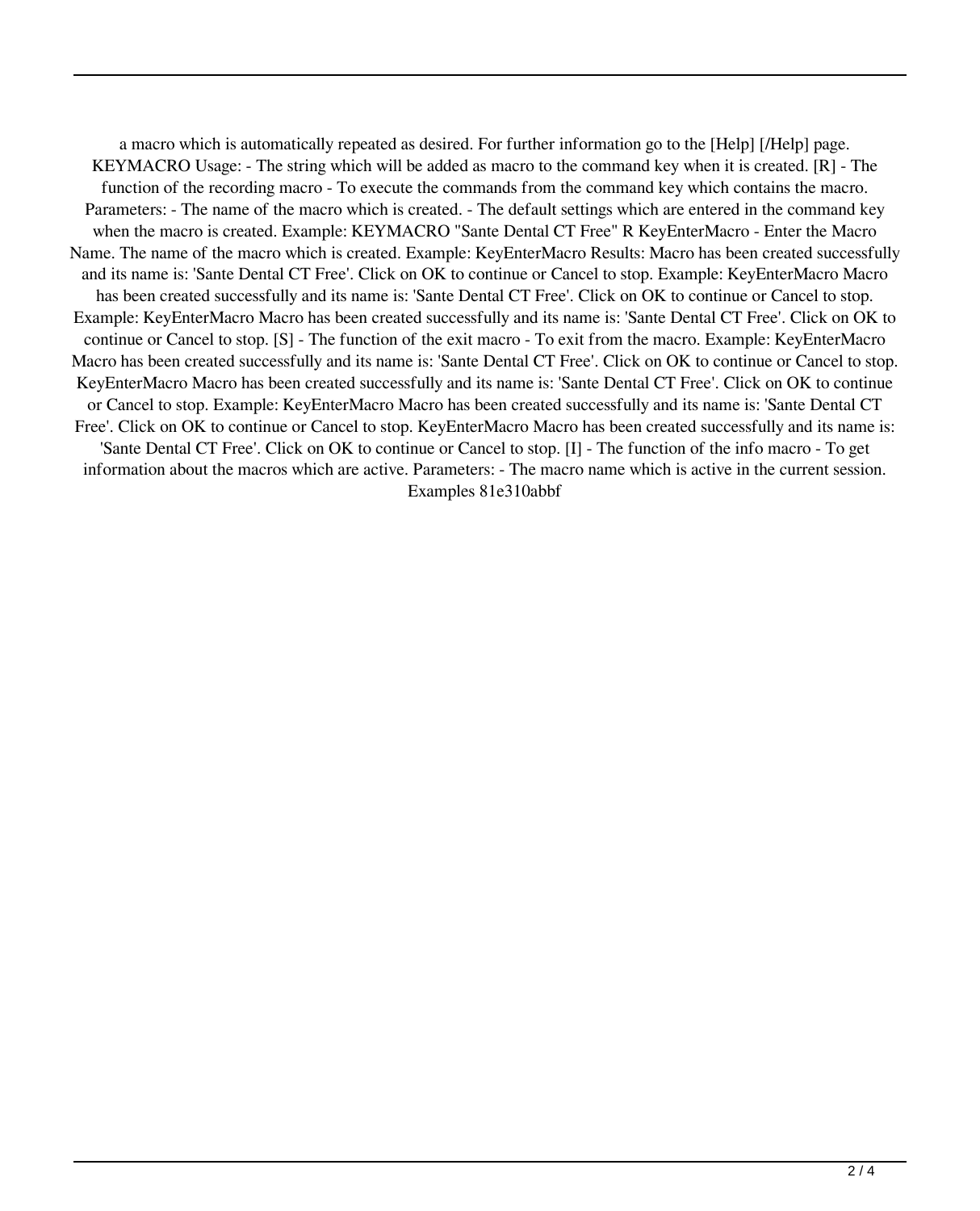### **Sante Dental CT Free Crack + Free Registration Code**

========= Sante Dental CT Free is an application designed to help users in generating curved multiplanar reconstructions from dental CT slices. The tool provides users with the possibility of annotating paraxial and panoramic images with arrows and texts. Moreover, Sante Dental CT Free allows users to print a synthesis of coronal, panoramic and sagittal images. NOTE: For additional features such as printing of paraxial images, you may try Sante Dental CT. Статус доступности программы: Статус доступности времени: Сколько места свободно в памяти Приложение статус времени и памяти Официальный сайт: Официальный сайт программы. Описание: Описание в русском языке: Описание программы. Скачать: Скачать программу об официальном сайте программы в формате.mpkg или.zip версия 6.0.0.2020.09.19. Начальная версия. Скачать обложку программы: Ска

#### **What's New In?**

Sante Dental CT Free is an application designed to help users in generating curved multiplanar reconstructions from dental CT slices. The tool provides users with the possibility of annotating paraxial and panoramic images with arrows and texts. Moreover, Sante Dental CT Free allows users to print a synthesis of coronal, panoramic and sagittal images. NOTE: For additional features such as printing of paraxial images, you may try Sante Dental CT. DentalCT Free is a tool designed to assist users in working with CT scan images of the oral cavity. Sante Dental CT Free allows users to generate curved multiplanar reconstructions from a number of dental CT slices using the same method that has been used for years for the images of the thoracic region. The tool offers a number of annotations that can be added to the reconstructed images, which can then be printed. Description: DentalCT Free is a tool designed to assist users in working with CT scan images of the oral cavity. Sante Dental CT Free allows users to generate curved multiplanar reconstructions from a number of dental CT slices using the same method that has been used for years for the images of the thoracic region. The tool offers a number of annotations that can be added to the reconstructed images, which can then be printed. DentalCT Free is a tool designed to assist users in working with CT scan images of the oral cavity. Sante Dental CT Free allows users to generate curved multiplanar reconstructions from a number of dental CT slices using the same method that has been used for years for the images of the thoracic region. The tool offers a number of annotations that can be added to the reconstructed images, which can then be printed. Description: DentalCT Free is a tool designed to assist users in working with CT scan images of the oral cavity. Sante Dental CT Free allows users to generate curved multiplanar reconstructions from a number of dental CT slices using the same method that has been used for years for the images of the thoracic region. The tool offers a number of annotations that can be added to the reconstructed images, which can then be printed. DentalCT Free is a tool designed to assist users in working with CT scan images of the oral cavity. Sante Dental CT Free allows users to generate curved multiplanar reconstructions from a number of dental CT slices using the same method that has been used for years for the images of the thoracic region. The tool offers a number of annotations that can be added to the reconstructed images, which can then be printed. Description: DentalCT Free is a tool designed to assist users in working with CT scan images of the oral cavity. Sante Dental CT Free allows users to generate